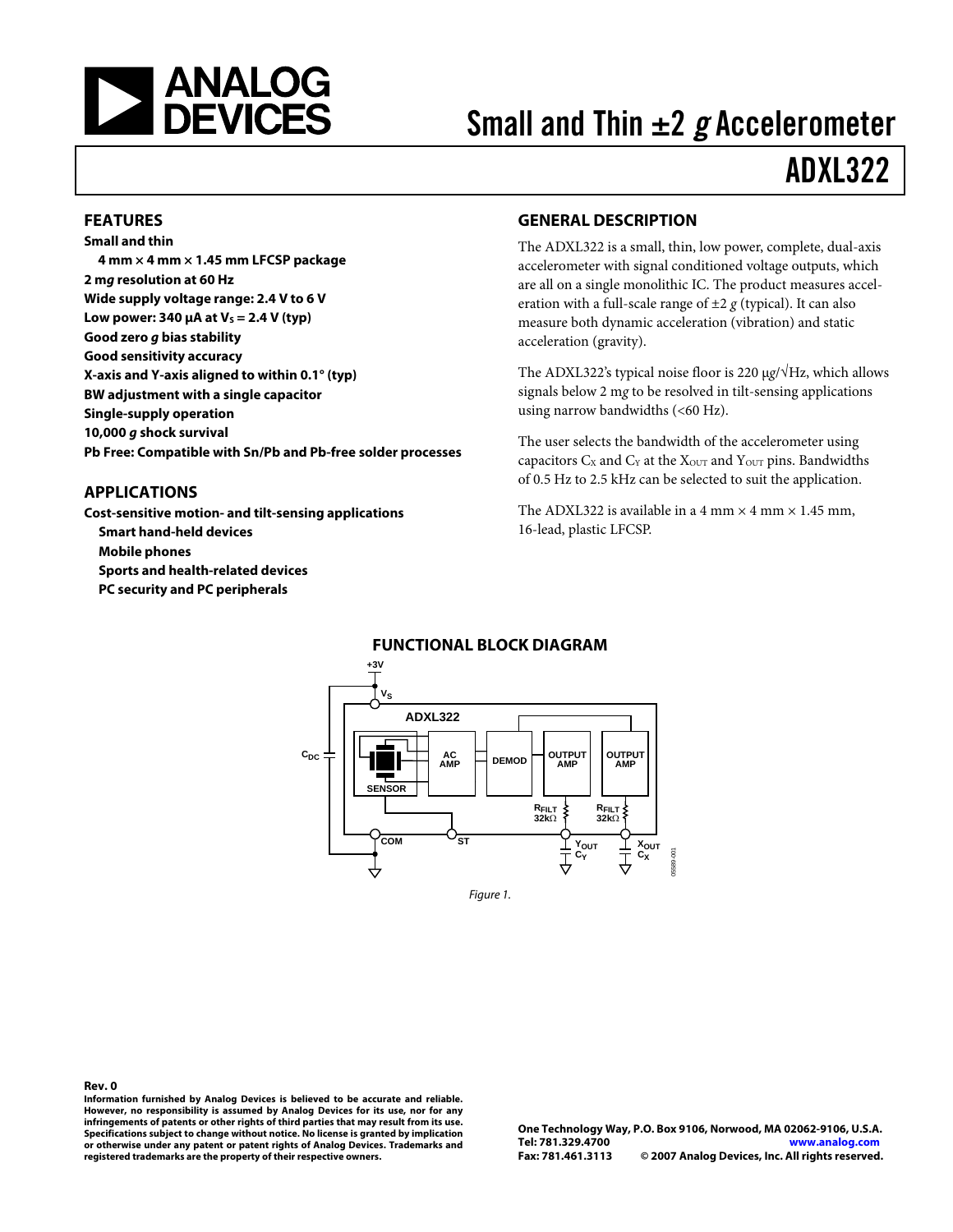### TABLE OF CONTENTS

### [Setting the Bandwidth Using CX and CY](#page-11-0) [................................. 12](#page-11-0) Self-Test [....................................................................................... 12](#page-11-0) [Design Trade-Offs for Selecting Filter Characteristics: The](#page-11-0)  [Noise/BW Trade-Off.................................................................. 12](#page-11-0) [Use with Operating Voltages Other than 3 V............................. 13](#page-12-0) [Use as a Dual-Axis Tilt Sensor................................................. 13](#page-12-0) [Outline Dimensions....................................................................... 14](#page-13-0) Ordering Guide [.......................................................................... 14](#page-13-0)

### **REVISION HISTORY**

**6/05**—**Revision 0: Initial Version**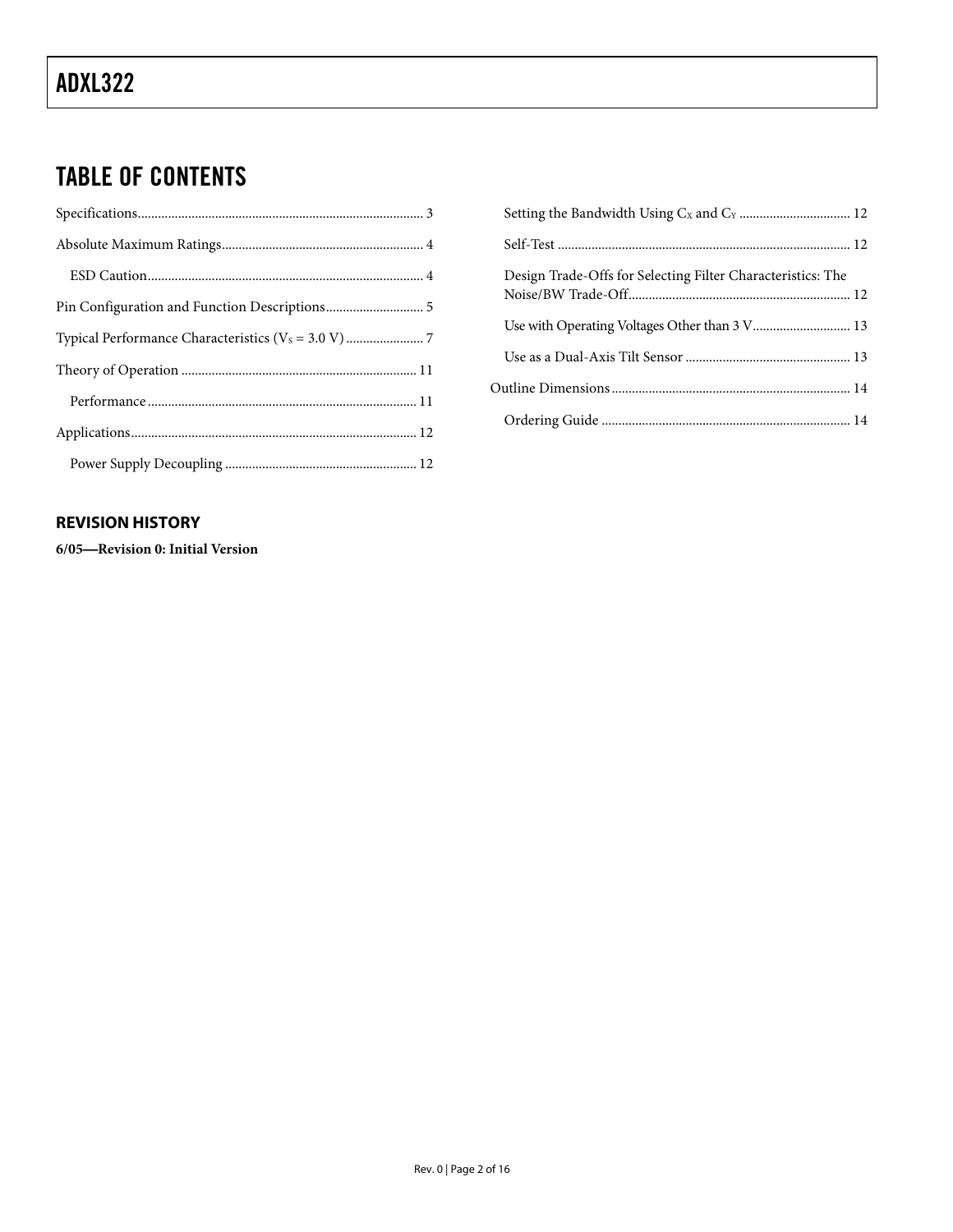### <span id="page-2-0"></span>SPECIFICATIONS

 $T_A = 25^{\circ}$ C,  $V_s = 3$  V,  $C_x = C_y = 0.1$  $C_x = C_y = 0.1$   $\mu$ F, Acceleration = 0 *g*, unless otherwise noted<sup>1</sup>.

#### **Table 1.**

| Parameter                                          | <b>Conditions</b>    | Min   | <b>Typ</b>   | <b>Max</b> | <b>Unit</b>           |
|----------------------------------------------------|----------------------|-------|--------------|------------|-----------------------|
| <b>SENSOR INPUT</b>                                | Each axis            |       |              |            |                       |
| <b>Measurement Range</b>                           |                      |       | ±2           |            | g                     |
| Nonlinearity                                       | % of full scale      |       | ±0.2         |            | $\frac{0}{0}$         |
| Package Alignment Error                            |                      |       | ±1           |            | Degrees               |
| <b>Alignment Error</b>                             | X sensor to Y sensor |       | ±0.1         |            | Degrees               |
| Cross-Axis Sensitivity                             |                      |       | ±2           |            | $\%$                  |
| SENSITIVITY (RATIOMETRIC) <sup>2</sup>             | Each axis            |       |              |            |                       |
| Sensitivity at XOUT, YOUT                          | $V_S = 3 V$          | 378   | 420          | 462        | mV/q                  |
| Sensitivity Change due to Temperature <sup>3</sup> | $V_s = 3 V$          |       | 0.01         |            | $\%$ /°C              |
| ZERO g BIAS LEVEL (RATIOMETRIC)                    | Each axis            |       |              |            |                       |
| O g Voltage at XOUT, YOUT                          | $V_S = 3 V$          | 1.3   | 1.5          | 1.7        | $\mathsf{V}$          |
| Initial 0 g Bias Deviation from Ideal              |                      |       | ±50          |            | mq                    |
| 0 g Offset Vs. Temperature                         |                      |       | $<\pm 0.5$   |            | mg/C                  |
| <b>NOISE PERFORMANCE</b>                           |                      |       |              |            |                       |
| <b>Noise Density</b>                               | at 25°C              |       | 220          |            | $\mu g/\sqrt{Hz}$ rms |
| <b>FREQUENCY RESPONSE<sup>4</sup></b>              |                      |       |              |            |                       |
| $Cx$ , $Cx$ Range <sup>5</sup>                     |                      | 0.002 |              | 10         | μF                    |
| <b>RFILT Tolerance</b>                             |                      |       | $32 \pm 15%$ |            | $k\Omega$             |
| Sensor Resonant Frequency                          |                      |       | 5.5          |            | kHz                   |
| SELF-TEST <sup>6</sup>                             |                      |       |              |            |                       |
| Logic Input Low                                    |                      |       | 0.6          |            | $\mathsf{V}$          |
| Logic Input High                                   |                      |       | 2.4          |            | $\vee$                |
| ST Input Resistance to Ground                      |                      |       | 50           |            | $k\Omega$             |
| Output Change at XOUT, YOUT                        | Self-test 0 to 1     |       | 125          |            | mV                    |
| <b>OUTPUT AMPLIFIER</b>                            |                      |       |              |            |                       |
| <b>Output Swing Low</b>                            | No load              |       | 0.2          |            | $\vee$                |
| Output Swing High                                  | No load              |       | 2.7          |            | $\vee$                |
| <b>POWER SUPPLY</b>                                |                      |       |              |            |                       |
| <b>Operating Voltage Range</b>                     |                      | 2.4   |              | 6          | $\vee$                |
| Quiescent Supply Current                           |                      |       | 0.45         |            | mA                    |
| Turn-On Time <sup>7</sup>                          |                      |       | 20           |            | ms                    |
| <b>TEMPERATURE</b>                                 |                      |       |              |            |                       |
| <b>Operating Temperature Range</b>                 |                      | $-20$ |              | 70         | °C                    |

<sup>1</sup> All minimum and maximum specifications are guaranteed. Typical specifications are not guaranteed.<br><sup>2</sup> Sensitivity is essentially ratiometric to Vc For Vc = 2.7 V to 3.3 V, sensitivity is 138 mV/V/a to 142 mV/V/

<sup>2</sup> Sensitivity is essentially ratiometric to V<sub>S</sub>. For V<sub>S</sub> = 2.7 V to 3.3 V, sensitivity is 138 mV/V/g to 142 mV/V/g typical.

<sup>3</sup> Defined as the output change from ambient-to-maximum temperature or ambient-to-minimum temperature.

4 Actual frequency response controlled by user-supplied external capacitor (C<sub>X</sub>, C<sub>Y</sub>).<br><sup>5</sup> Bandwidth = 1/(2 × π × 32 kO × C). For C× Cy = 0.002 μE. bandwidth = 2500 Hz. For

<sup>5</sup> Bandwidth = 1/(2 × π × 32 kΩ × C). For C<sub>X</sub>, C<sub>Y</sub> = 0.002 μF, bandwidth = 2500 Hz. For C<sub>X</sub>, C<sub>Y</sub> = 10 μF, bandwidth = 0.5 Hz. Minimum/maximum values are not tested.<br><sup>6</sup> Self-test response changes cubically with V<sub>s</sub>

<sup>6</sup> Self-test response changes cubically with Vs.<br><sup>7</sup> Larger values of C<sub>X</sub>, C<sub>Y</sub> increase turn-on time. Turn-on time is approximately 160 × C<sub>x</sub> or C<sub>Y</sub> + 4 ms, where C<sub>X</sub>, C<sub>Y</sub> are in μF.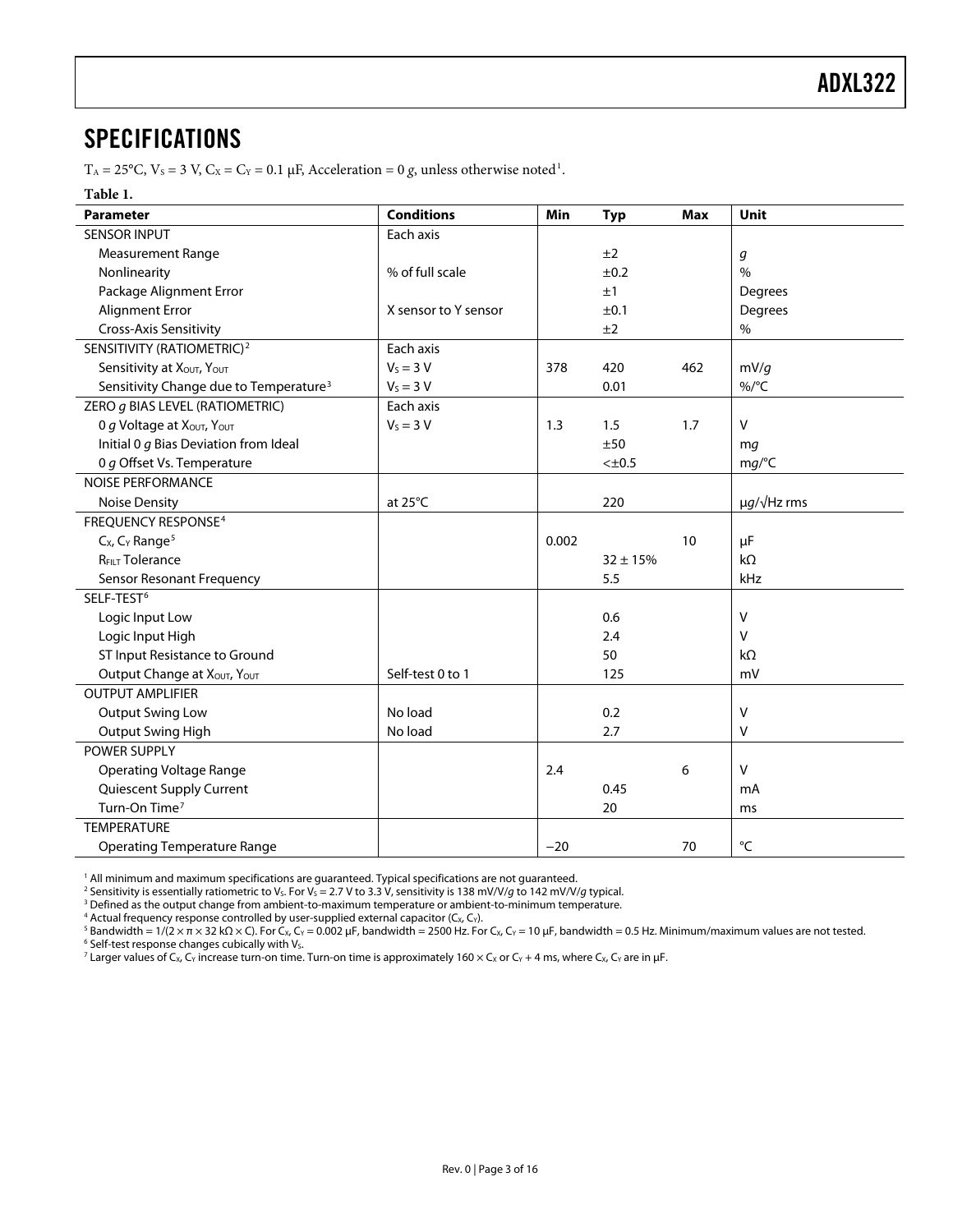### <span id="page-3-0"></span>ABSOLUTE MAXIMUM RATINGS

**Table 2.** 

| <b>Parameter</b>                     | Rating                               |
|--------------------------------------|--------------------------------------|
| Acceleration (Any Axis, Unpowered)   | 10,000 $q$                           |
| Acceleration (Any Axis, Powered)     | 10,000 $q$                           |
| V٢                                   | $-0.3$ V to $+7.0$ V                 |
| All Other Pins                       | $(COM - 0.3 V)$ to                   |
|                                      | $(VS + 0.3 V)$                       |
| <b>Output Short-Circuit Duration</b> |                                      |
| (Any Pin to Common)                  | Indefinite                           |
| <b>Operating Temperature Range</b>   | $-55^{\circ}$ C to +125 $^{\circ}$ C |
| Storage Temperature                  | $-65^{\circ}$ C to $+150^{\circ}$ C  |
|                                      |                                      |

Stresses above those listed under Absolute Maximum Ratings may cause permanent damage to the device. This is a stress rating only; functional operation of the device at these or any other conditions above those indicated in the operational section of this specification is not implied. Exposure to absolute maximum rating conditions for extended periods may affect device reliability.

#### **ESD CAUTION**

ESD (electrostatic discharge) sensitive device. Electrostatic charges as high as 4000 V readily accumulate on the human body and test equipment and can discharge without detection. Although this product features proprietary ESD protection circuitry, permanent damage may occur on devices subjected to high energy electrostatic discharges. Therefore, proper ESD precautions are recommended to avoid performance degradation or loss of functionality.

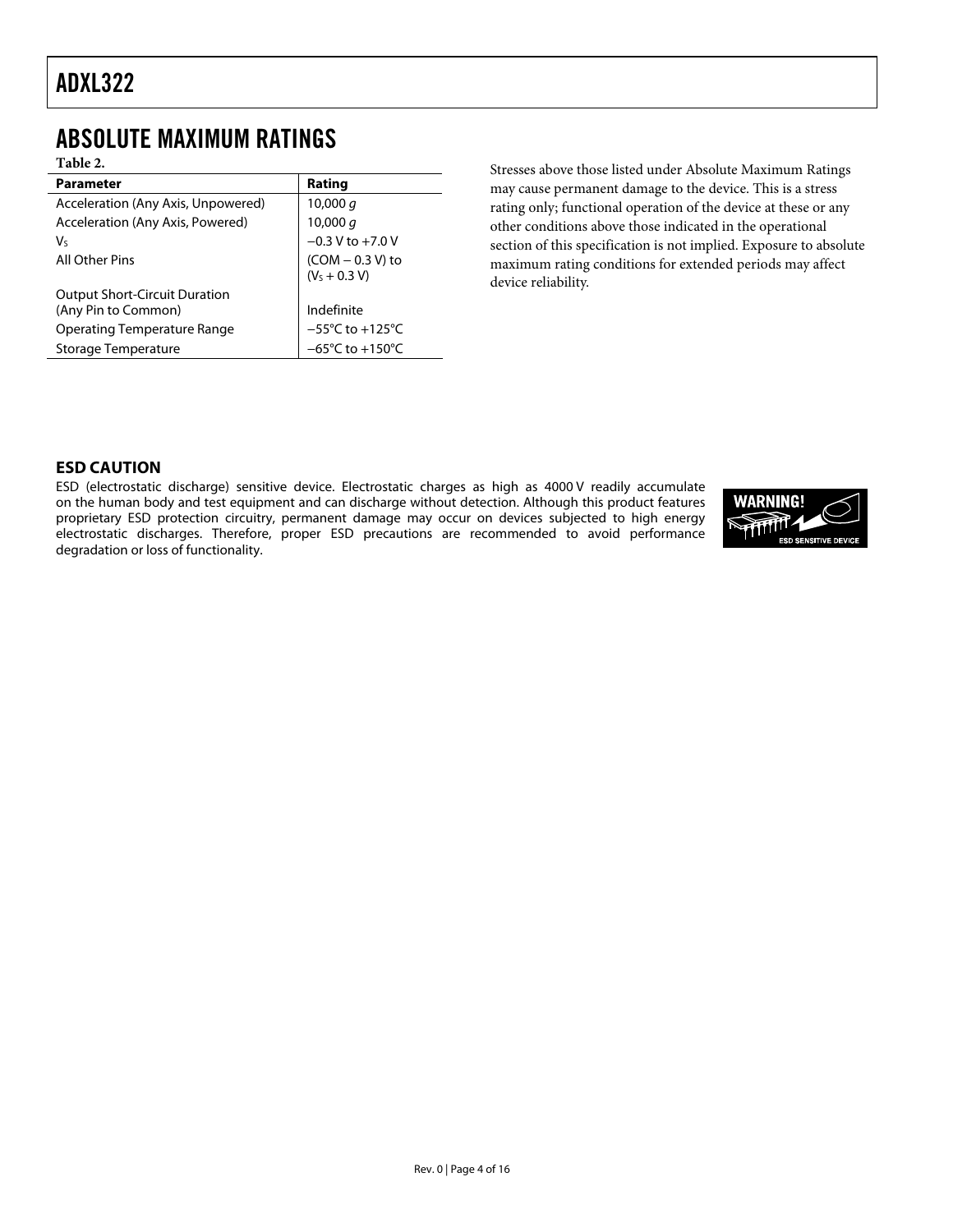### <span id="page-4-0"></span>PIN CONFIGURATION AND FUNCTION DESCRIPTIONS



**Table 3. Pin Function Descriptions** 

| Pin No. | <b>Mnemonic</b> | <b>Description</b> |
|---------|-----------------|--------------------|
|         | <b>NC</b>       | Do Not Connect     |
| 2       | <b>ST</b>       | Self-Test          |
| 3       | COM             | Common             |
| 4       | <b>NC</b>       | Do Not Connect     |
| 5       | <b>COM</b>      | Common             |
| 6       | <b>COM</b>      | Common             |
| 7       | <b>COM</b>      | Common             |
| 8       | <b>NC</b>       | Do Not Connect     |
| 9       | <b>NC</b>       | Do Not Connect     |
| 10      | YOUT            | Y-Channel Output   |
| 11      | <b>NC</b>       | Do Not Connect     |
| 12      | XOUT            | X-Channel Output   |
| 13      | <b>NC</b>       | Do Not Connect     |
| 14      | $V_{S}$         | 2.4 V to 6 V       |
| 15      | $V_{S}$         | 2.4 V to 6 V       |
| 16      | <b>NC</b>       | Do Not Connect     |



Figure 3. 4 mm × 4 mm 16- pad LFCSP Recommended Pad Layout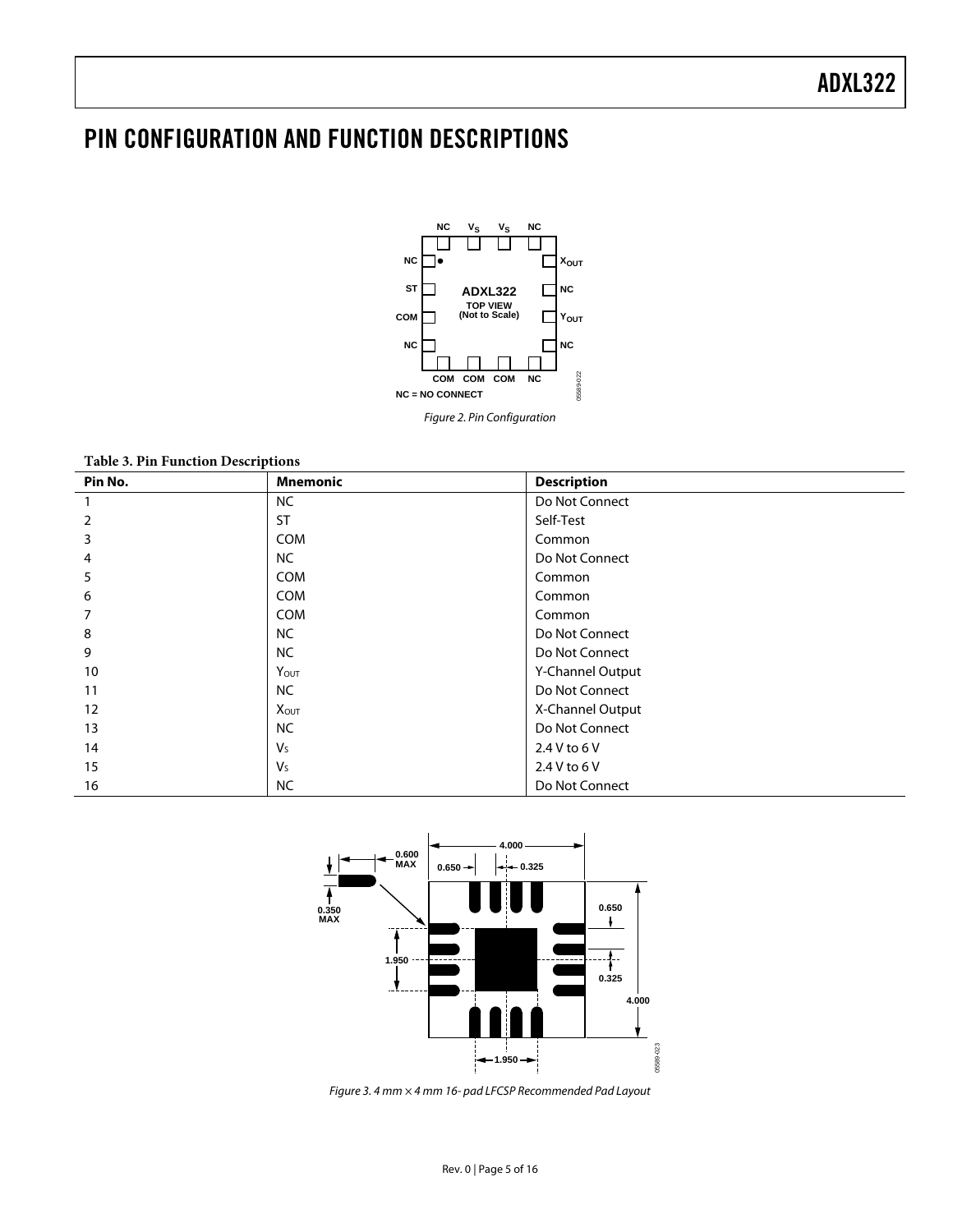

Figure 4. Recommended Soldering Profile

### **Table 4. Recommended Soldering Profile**

| <b>Profile Feature</b>                             | <b>Sn63/Pb37</b>                        | <b>Pb-Free</b>                          |
|----------------------------------------------------|-----------------------------------------|-----------------------------------------|
| Average Ramp Rate $(T_L$ to $T_P)$                 | 3°C/sec max                             | 3°C/sec max                             |
| Preheat                                            |                                         |                                         |
| Minimum Temperature (T <sub>SMIN</sub> )           | $100^{\circ}$ C                         | $150^{\circ}$ C                         |
| Minimum Temperature (T <sub>SMAX</sub> )           | $150^{\circ}$ C                         | $200^{\circ}$ C                         |
| Time (T <sub>SMIN</sub> to T <sub>SMAX</sub> ), ts | 60 sec $-120$ sec                       | 60 sec $-150$ sec                       |
| $TSMAX$ to $TL$                                    |                                         |                                         |
| Ramp-Up Rate                                       | 3°C/sec                                 | $3^{\circ}$ C/sec                       |
| Time Maintained Above Liquidous (TL)               |                                         |                                         |
| Liquidous Temperature $(T_L)$                      | $183^{\circ}$ C                         | $217^{\circ}$ C                         |
| Time $(t_L)$                                       | 60 sec $-150$ sec                       | 60 sec $-150$ sec                       |
| Peak Temperature (T <sub>P</sub> )                 | $240^{\circ}C + 0^{\circ}C/-5^{\circ}C$ | $260^{\circ}C + 0^{\circ}C/-5^{\circ}C$ |
| Time within 5°C of Actual Peak Temperature $(t_P)$ | 10 sec $-$ 30 sec                       | 20 sec $-$ 40 sec                       |
| Ramp-Down Rate                                     | 6°C/sec max                             | $6^{\circ}$ C/sec max                   |
| Time 25°C to Peak Temperature                      | 6 min max                               | 8 min max                               |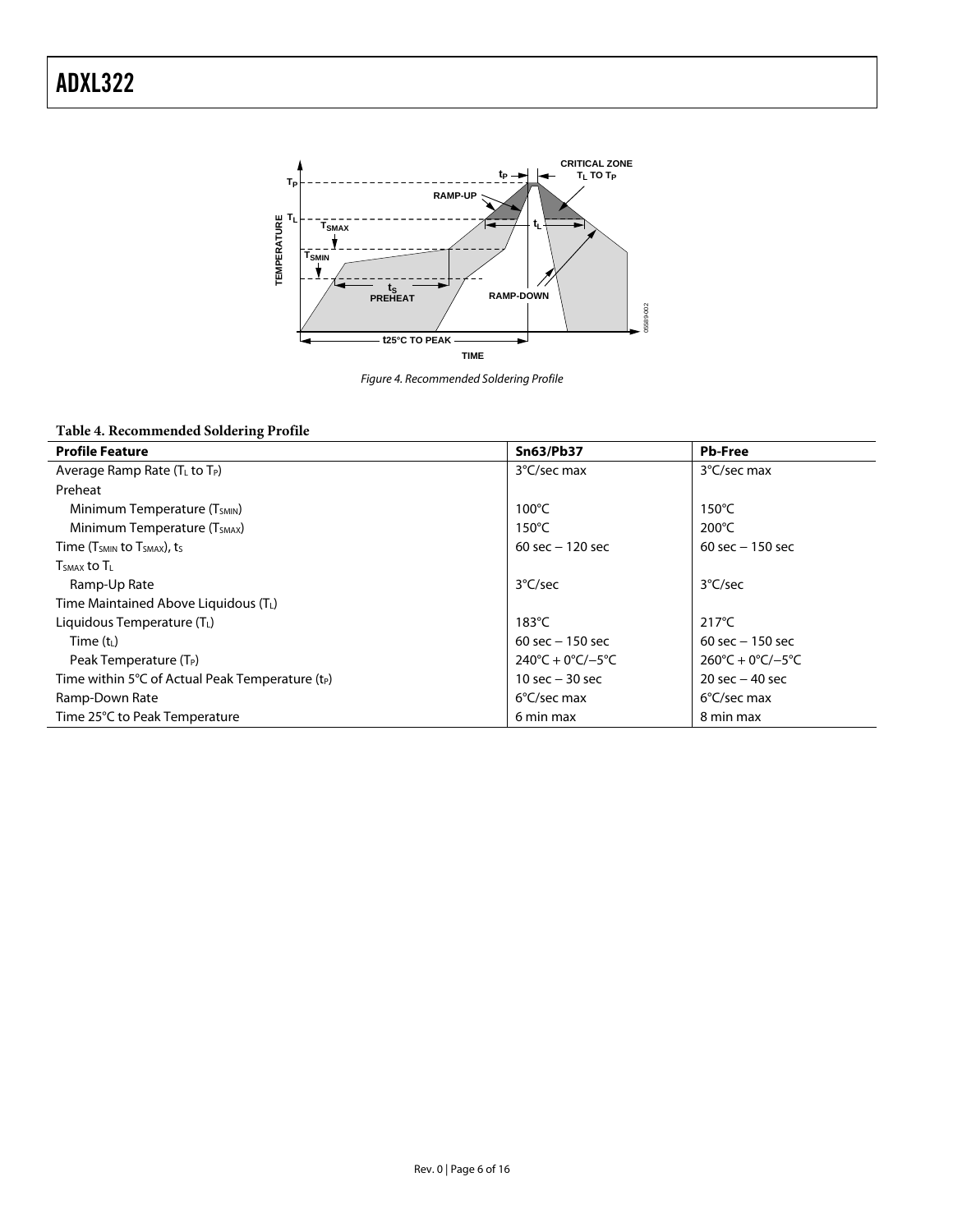### <span id="page-6-0"></span>TYPICAL PERFORMANCE CHARACTERISTICS ( $V_s = 3.0 V$ )



Figure 5. X-Axis Zero g Bias at 25°C







Figure 7. X-Axis Sensitivity at 25°C



Figure 8. Y-Axis Zero g Bias at 25°C







Figure 10. Y-Axis Sensitivity at 25°C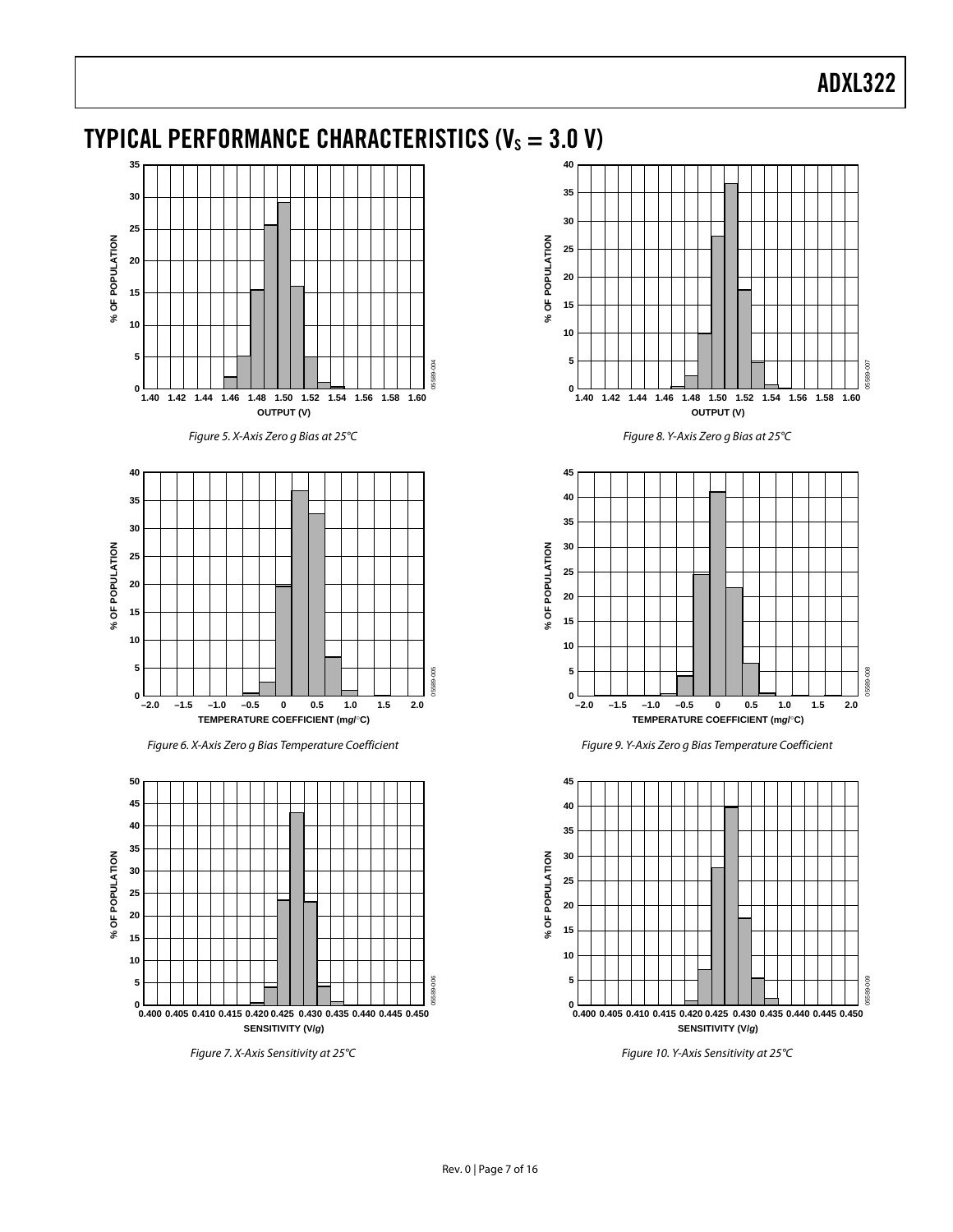

Figure 11. Zero g Bias vs. Temperature—Parts Soldered to PCB

<span id="page-7-0"></span>

Figure 13. Z vs. X Cross-Axis Sensitivity



Figure 14. Sensitivity vs. Temperature—Parts Soldered to PCB





Figure 16. Z vs. Y Cross-Axis Sensitivity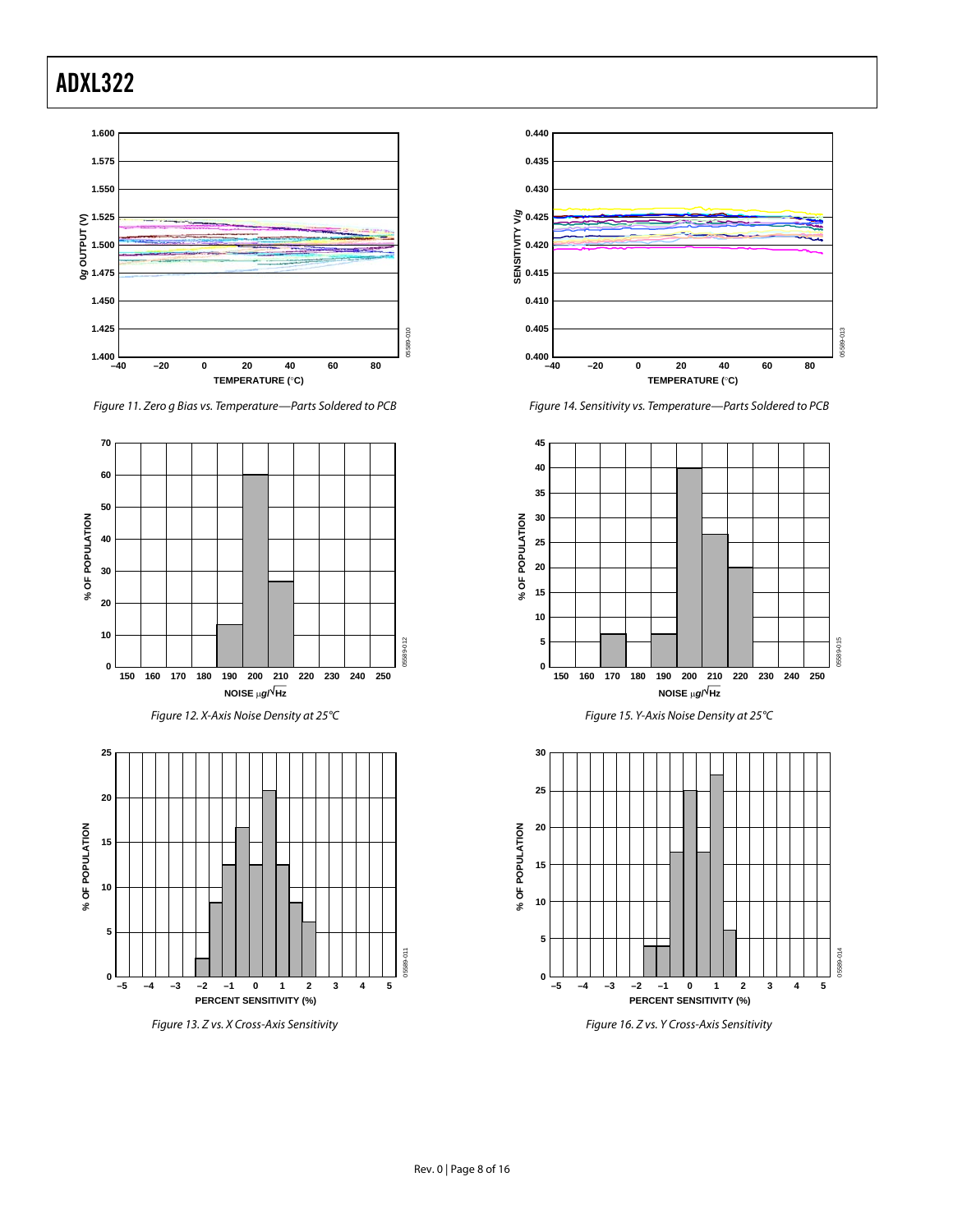05589-019

589-019

05589-020

 $020$ 





Figure 21. Supply Current vs. Temperature  $V_S = 3V$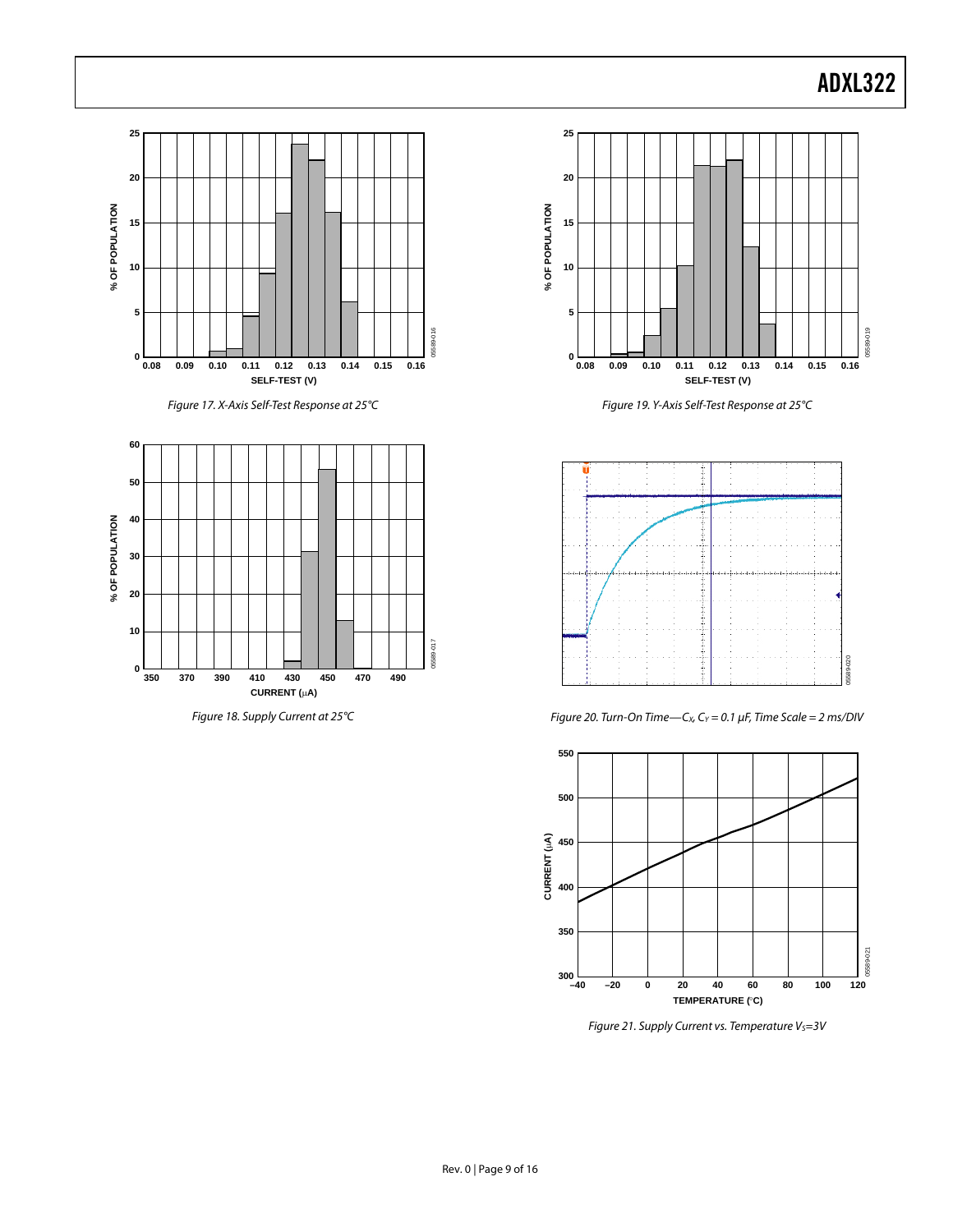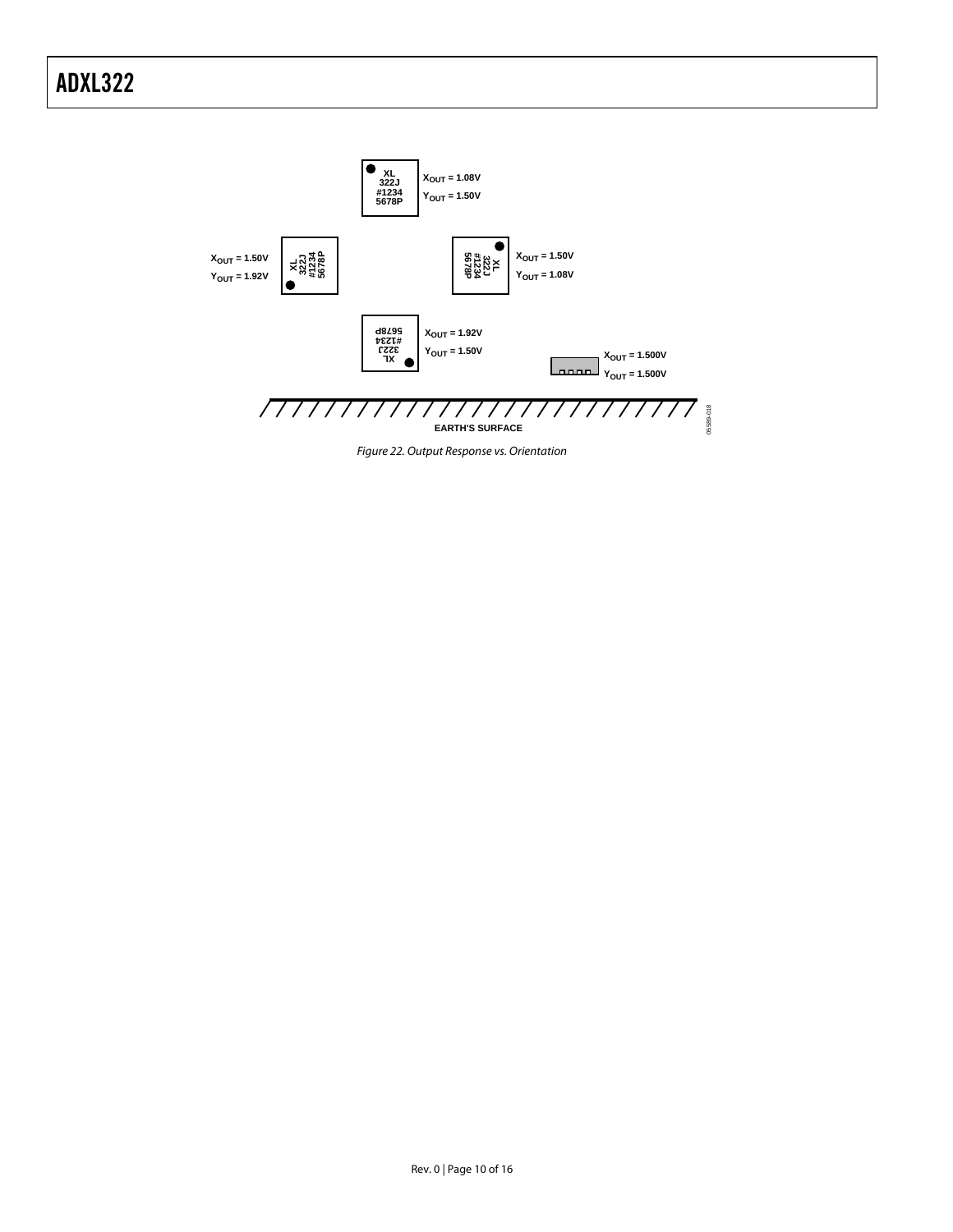### <span id="page-10-0"></span>THEORY OF OPERATION

The ADXL322 is a complete acceleration measurement system on a single monolithic IC. The ADXL322 has a measurement range of ±2 *g*. It contains a polysilicon surface micromachined sensor and signal conditioning circuitry to implement an openloop acceleration measurement architecture. The output signals are analog voltages that are proportional to acceleration. The accelerometer measures static acceleration forces, such as gravity, which allows it to be used as a tilt sensor.

The sensor is a polysilicon surface-micromachined structure built on top of a silicon wafer. Polysilicon springs suspend the structure over the surface of the wafer and provide a resistance against acceleration forces. Deflection of the structure is measured using a differential capacitor that consists of independent fixed plates and plates attached to the moving mass. The fixed plates are driven by 180° out-of-phase square waves. Acceleration deflects the beam and unbalances the differential capacitor, resulting in an output square wave whose amplitude is proportional to acceleration. Phase-sensitive demodulation techniques are then used to rectify the signal and determine the direction of the acceleration.

The demodulator's output is amplified and brought offchip through a 32 k $\Omega$  resistor. The user then sets the signal bandwidth of the device by adding a capacitor. This filtering improves measurement resolution and helps prevent aliasing.

#### **PERFORMANCE**

Rather than using additional temperature compensation circuitry, innovative design techniques were used to ensure built-in high performance. As a result, there is neither quantization error nor nonmonotonic behavior, and temperature hysteresis is very low (typically less than 5 m*g* over the −20°C to +70°C temperature range).

[Figure 11](#page-7-0) shows the zero *g* output performance of eight parts (X- and Y-axis) over a −20°C to +70°C temperature range.

[Figure 14](#page-7-0) demonstrates the typical sensitivity shift over temperature for supply voltages of 3 V. This is typically better than ±1% over the −20°C to +70°C temperature range.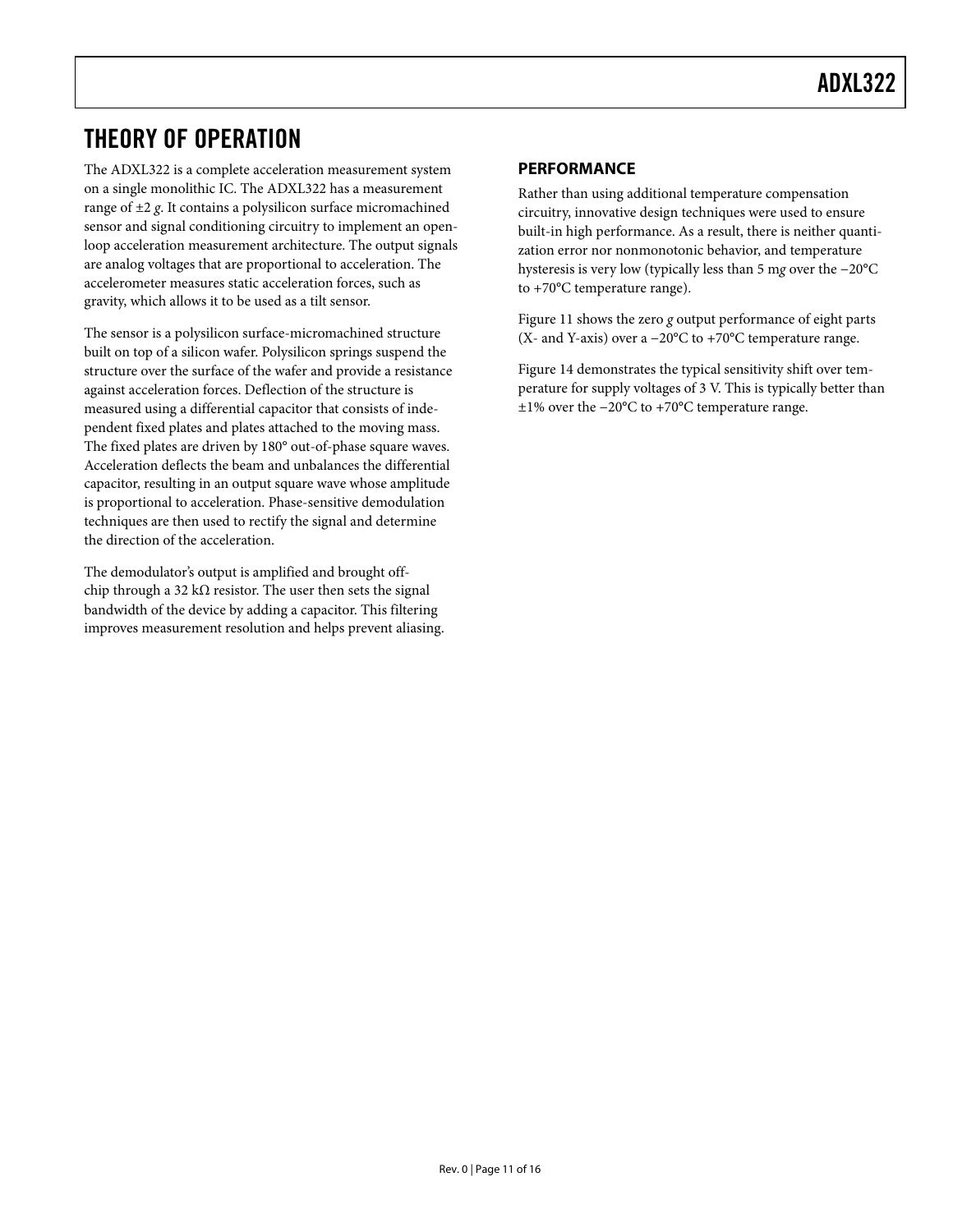## <span id="page-11-0"></span>APPLICATIONS

#### **POWER SUPPLY DECOUPLING**

For most applications, a single 0.1  $\mu$ F capacitor, C<sub>DC</sub>, adequately decouples the accelerometer from noise on the power supply. However, in some cases, particularly where noise is present at the 140 kHz internal clock frequency (or any harmonic thereof), noise on the supply can cause interference on the ADXL322 output. If additional decoupling is needed, a 100  $\Omega$ (or smaller) resistor or ferrite bead can be inserted in the supply line. Additionally, a larger bulk bypass capacitor (in the 1 μF to  $4.7 \mu$ F range) can be added in parallel to C<sub>DC</sub>.

### **SETTING THE BANDWIDTH USING C<sub>X</sub> AND C<sub>Y</sub>**

The ADXL322 has provisions for band-limiting the  $X<sub>OUT</sub>$  and Y<sub>OUT</sub> pins. Capacitors must be added at these pins to implement low-pass filtering for antialiasing and noise reduction. The equation for the 3 dB bandwidth is

*F*<sub>−3 dB</sub> =  $1/(2π(32 kΩ) × C<sub>(X, Y)</sub>)$ 

or more simply,

 $F_{-3 \text{ dB}} = 5 \text{ }\mu\text{F}/C_{(X, Y)}$ 

The tolerance of the internal resistor  $(R<sub>FILT</sub>)$  typically varies as much as ±15% of its nominal value (32 k $\Omega$ ), and the bandwidth varies accordingly. A minimum capacitance of 2000 pF for  $C_x$ and C<sub>Y</sub> is required in all cases.

| Table 5. Filter Capacitor Selection, Cx and C <sub>Y</sub> |  |  |  |  |  |  |
|------------------------------------------------------------|--|--|--|--|--|--|
|------------------------------------------------------------|--|--|--|--|--|--|

| <b>Bandwidth (Hz)</b> | Capacitor $(\mu F)$ |  |  |  |
|-----------------------|---------------------|--|--|--|
|                       | 4.7                 |  |  |  |
| 10                    | 0.47                |  |  |  |
| 50                    | 0.10                |  |  |  |
| 100                   | 0.05                |  |  |  |
| 200                   | 0.027               |  |  |  |
| 500                   | 0.01                |  |  |  |
|                       |                     |  |  |  |

### <span id="page-11-1"></span>**SELF-TEST**

The ST pin controls the self-test feature. When this pin is set to V<sub>s</sub>, an electrostatic force is exerted on the accelerometer beam. The resulting movement of the beam allows the user to test if the accelerometer is functional. The typical change in output is 300 m*g* (corresponding to 125 mV). This pin can be left opencircuit or connected to common (COM) in normal use.

The ST pin should never be exposed to voltages greater than  $V<sub>s</sub> + 0.3$  V. If this cannot be guaranteed due to the system design (for instance, if there are multiple supply voltages), then a low  $V_F$  clamping diode between ST and  $V_S$  is recommended.

#### **DESIGN TRADE-OFFS FOR SELECTING FILTER CHARACTERISTICS: THE NOISE/BW TRADE-OFF**

The accelerometer bandwidth selected ultimately determines the measurement resolution (smallest detectable acceleration). Filtering can be used to lower the noise floor, which improves the resolution of the accelerometer. Resolution is dependent on the analog filter bandwidth at  $X<sub>OUT</sub>$  and  $Y<sub>OUT</sub>$ .

The output of the ADXL322 has a typical bandwidth of 2.5 kHz. To limit aliasing errors, the user must filter the signal at this point. The analog bandwidth must be no more than half the A/D sampling frequency to minimize aliasing. The analog bandwidth can be further decreased to reduce noise and improve resolution.

The ADXL322 noise has the characteristics of white Gaussian noise, which contributes equally at all frequencies and is described in terms of μ*g*/√Hz (the noise is proportional to the square root of the accelerometer's bandwidth). The user should limit bandwidth to the lowest frequency needed by the application in order to maximize the resolution and dynamic range of the accelerometer.

With the single-pole, roll-off characteristic, the typical noise of the ADXL322 is determined by

$$
rmsNoise = (220 \text{ µg}/\sqrt{\text{Hz}}) \times (\sqrt{\text{BW} \times 1.6})
$$

At 100 Hz bandwidth the noise will be

$$
rmsNoise = (220 \text{ µg}/\sqrt{\text{Hz}}) \times (\sqrt{100 \times 1.6}) = 2.8 \text{ mg}
$$

Often, the peak value of the noise is desired. Peak-to-peak noise can only be estimated by statistical methods. [Table 6](#page-11-1) is useful for estimating the probabilities of exceeding various peak values, given the rms value.

#### **Table 6. Estimation of Peak-to-Peak Noise**

| <b>Peak-to-Peak Value</b> | % of Time That Noise Exceeds<br><b>Nominal Peak-to-Peak Value</b> |
|---------------------------|-------------------------------------------------------------------|
| $2 \times$ rms            | 32                                                                |
| $4 \times$ rms            | 4.6                                                               |
| $6 \times rms$            | 0.27                                                              |
| $8 \times$ rms            | 0.006                                                             |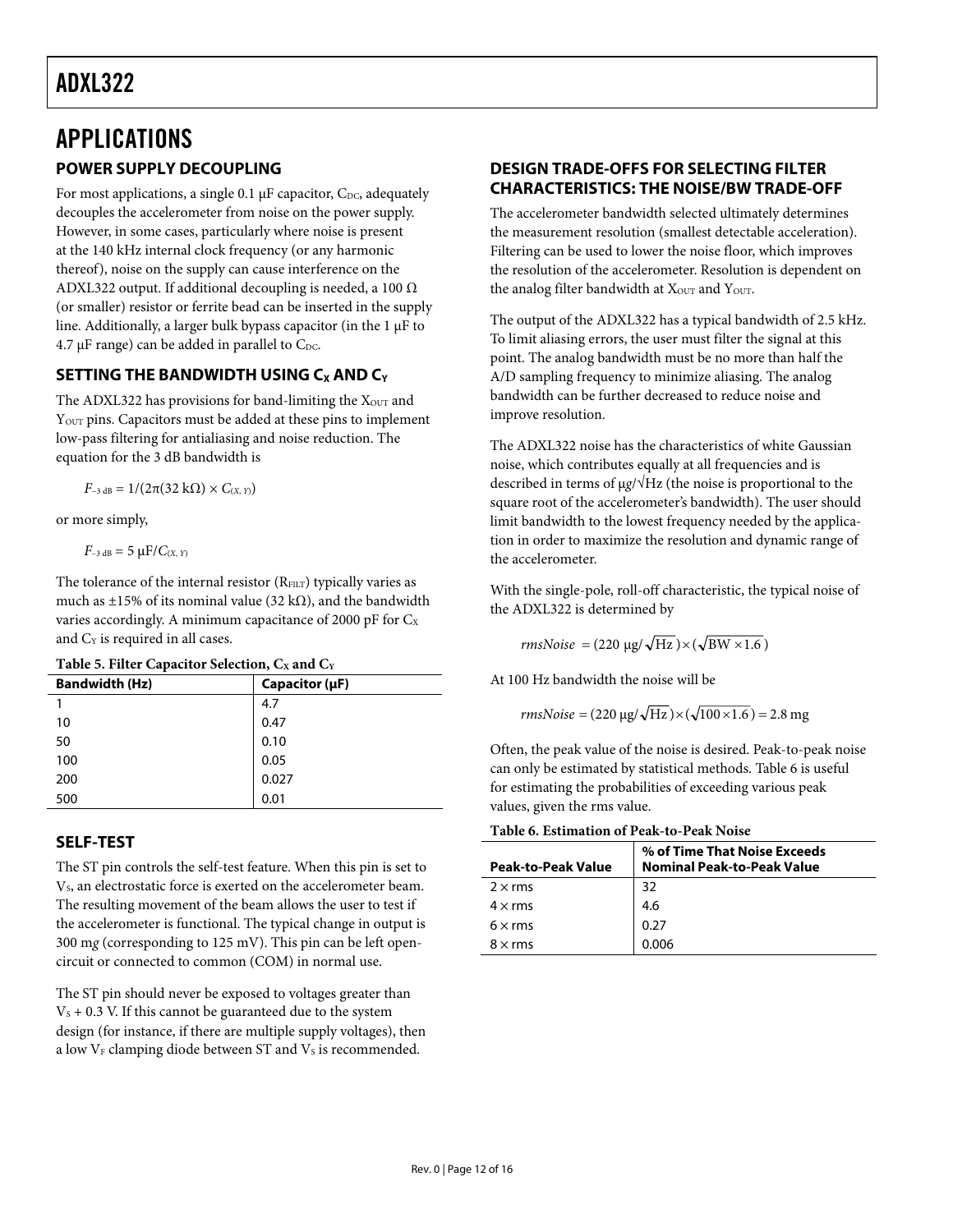<span id="page-12-0"></span>Peak-to-peak noise values give the best estimate of the uncertainty in a single measurement. [Table 7](#page-12-1) gives the typical noise output of the ADXL322 for various  $C_x$  and  $C_y$  values.

<span id="page-12-1"></span>

| Table 7. I file Capacitor Sciection (CA, C1) |                         |                          |                                            |  |  |  |
|----------------------------------------------|-------------------------|--------------------------|--------------------------------------------|--|--|--|
| <b>Bandwidth</b><br>(Hz)                     | $C_X, C_Y$<br>$(\mu F)$ | <b>RMS Noise</b><br>(mq) | <b>Peak-to-Peak Noise</b><br>Estimate (mg) |  |  |  |
| 10                                           | 0.47                    | 0.9                      | 5.3                                        |  |  |  |
| 50                                           | 0.1                     |                          | 11.8                                       |  |  |  |
| 100                                          | 0.047                   | 2.8                      | 16.7                                       |  |  |  |
| 500                                          | 0.01                    | 6.2                      | 37.3                                       |  |  |  |

|  | Table 7. Filter Capacitor Selection $(C_X, C_Y)$ |  |
|--|--------------------------------------------------|--|
|  |                                                  |  |

#### **USE WITH OPERATING VOLTAGES OTHER THAN 3 V**

The ADXL322 is tested and specified at  $V_s = 3 V$ ; however, this part can be powered with  $V_s$  as low as 2.4 V or as high as 6 V. Note that some performance parameters change as the supply voltage is varied.

The ADXL322 output is ratiometric, so the output sensitivity (or scale factor) varies proportionally to supply voltage. At  $V_s =$ 5 V, the output sensitivity is typically 750 mV/*g*. At  $V_s = 2.4$  V, the output sensitivity is typically 335 mV/*g*.

The zero *g* bias output is also ratiometric, so the zero *g* output is nominally equal to  $V_s/2$  at all supply voltages.

The output noise is not ratiometric but is absolute in volts; therefore, the noise density decreases as the supply voltage increases. This is because the scale factor  $(mV/g)$  increases while the noise voltage remains constant. At  $V_s = 5$  V, the noise density is typically 150  $\mu$ *g*/ $\sqrt{Hz}$ , while at V<sub>s</sub> = 2.4 V, the noise density is typically 300 μ*g*/√Hz,

Self-test response in *g* is roughly proportional to the square of the supply voltage. However, when ratiometricity of sensitivity is factored in with supply voltage, the self-test response in volts is roughly proportional to the cube of the supply voltage. For example, at  $V_s = 5$  V, the self-test response for the ADXL322 is approximately 610 mV. At  $V_s = 2.4$  V, the self-test response is approximately 59 mV.

The supply current decreases as the supply voltage decreases. Typical current consumption at  $V_s = 5 V$  is 700  $\mu$ A, and typical current consumption at  $V_s = 2.4$  V is 340  $\mu$ A.

#### **USE AS A DUAL-AXIS TILT SENSOR**

Tilt measurement is one of the ADXL322's most popular applications. An accelerometer uses the force of gravity as an input vector to determine the orientation of an object in space.

An accelerometer is most sensitive to tilt when its sensitive axis is perpendicular to the force of gravity (that is, when the package is parallel to the earth's surface). At this orientation, the accelerometer's sensitivity to changes in tilt is highest. When the accelerometer is oriented on axis to gravity (near its +1 *g* or −1 *g* reading), the change in output acceleration per degree of tilt is negligible. When the accelerometer is perpendicular to gravity, its output changes nearly 17.5 m*g* per degree of tilt. At 45°, its output changes at only 12.2 m*g* per degree of tilt, and resolution declines.

#### **Converting Acceleration to Tilt**

When the accelerometer is oriented so both its X-axis and Y-axis are parallel to the earth's surface, it can be used as a 2-axis tilt sensor with both a roll axis and a pitch axis. Once the output signal from the accelerometer has been converted to an acceleration that varies between −1 *g* and +1 *g*, the output tilt in degrees is calculated as

 $PITCH = ASIN(A_X/1 g)$ 

 $ROLL = ASIN(A_Y/1 g)$ 

Be sure to account for overranges. It is possible for the accelerometers to output a signal greater than ±1 *g* due to vibration, shock, or other accelerations.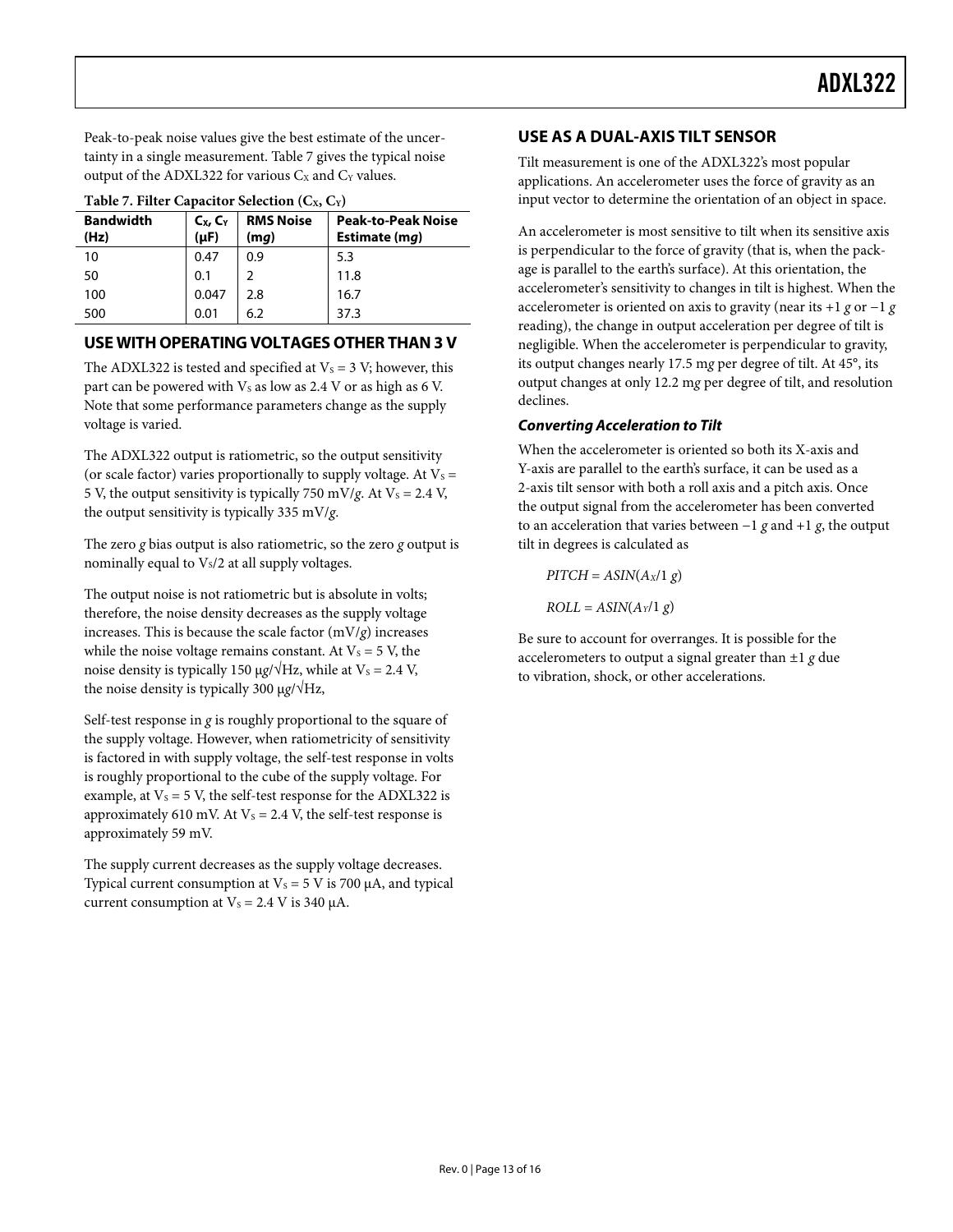### <span id="page-13-0"></span>OUTLINE DIMENSIONS



Figure 23. 16-Lead Lead Frame Chip Scale Package [LFCSP\_LQ] 4 mm × 4 mm Body, Thick Quad  $(CP-16-5a^*)$ Dimensions shown in millimeters

#### **ORDERING GUIDE**

<span id="page-13-1"></span>

| Model                        | Measurement<br>Range | <b>Specified</b><br>Voltage (V) | <b>Temperature</b><br>Range        | <b>Package Description</b> | Package<br><b>Option</b> |
|------------------------------|----------------------|---------------------------------|------------------------------------|----------------------------|--------------------------|
| ADXL322JCP <sup>1</sup>      | $\pm 2g$             |                                 | $-20^{\circ}$ C to $+70^{\circ}$ C | 16-Lead LFCSP LO           | CP-16-5a                 |
| ADXL322JCP-REEL <sup>1</sup> | $\pm 2q$             |                                 | $-20^{\circ}$ C to $+70^{\circ}$ C | 16-Lead LFCSP LO           | CP-16-5a                 |
| ADXL322EB                    |                      |                                 |                                    | <b>Evaluation Board</b>    |                          |

1 Lead finish—Matte tin.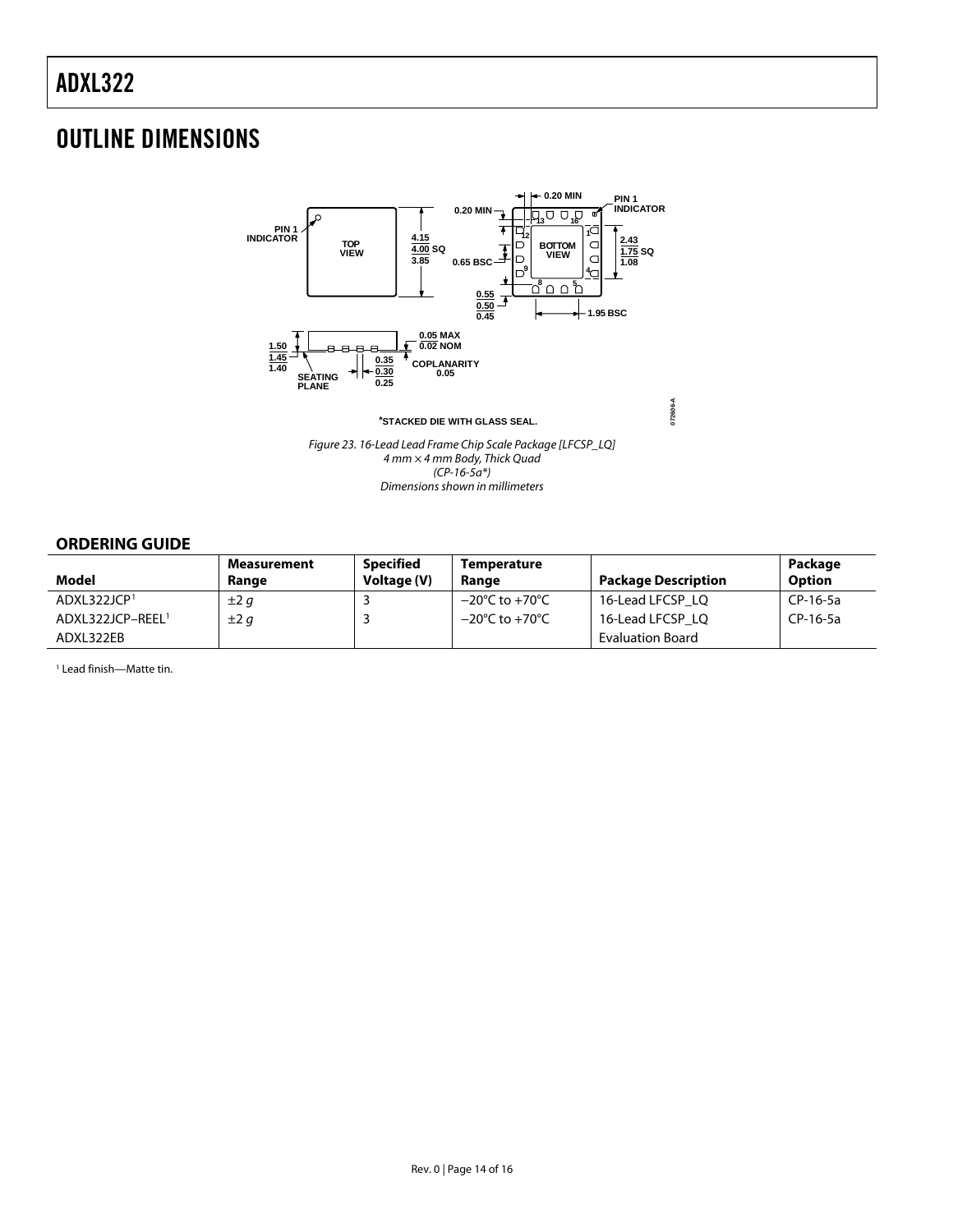### **NOTES**